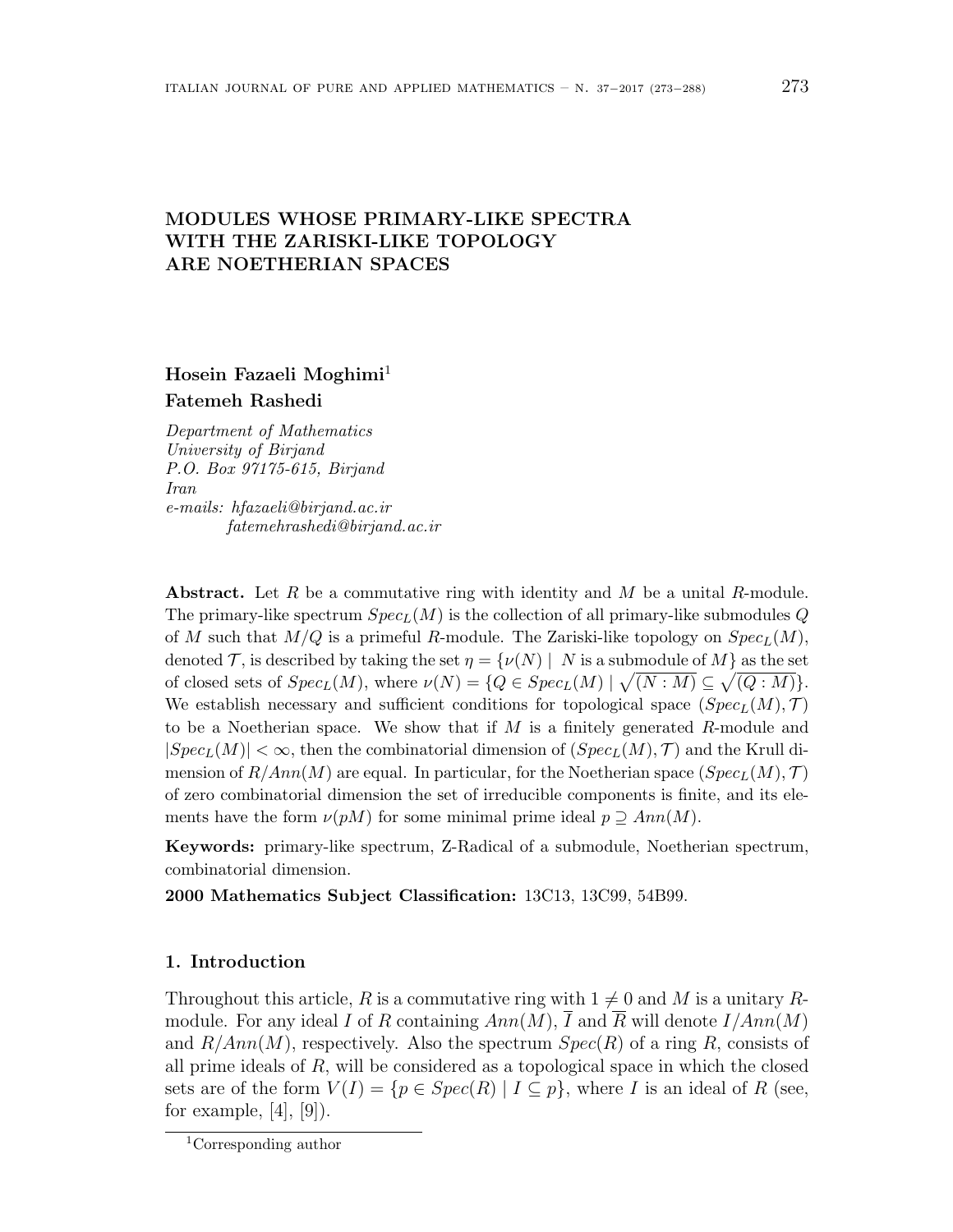**Definition 1.1.** For *M* as an *R*-module and *P*, *Q*, *N* its submodules, we define the following:

- (1) The colon ideal of *M* into *N* is  $(N : M) = \{r \in R \mid rM \subseteq N\} = Ann(M/N)$ . Dually, the colon submodule of *M* into an ideal *I* of *R* is  $(N: I) = \{m \in M \mid$  $Im \subseteq N$ . In the case that  $I = Rr$ , we write  $(N : r)$ .
- (2) *P* is prime if  $P \neq M$ , and whenever  $rm \in P$ ,  $r \in R$  and  $m \in M$ , then  $m \in P$  or  $r \in (P : M)$  [20];
- (3) The prime spectrum (or simply, the spectrum) of *M*, denoted by *Spec*(*M*), is the set of all prime submodules of  $M$ . Also if  $p$  is a prime ideal of  $R$ , we let  $Spec_p(M) = \{P \in Spec(M) \mid (P : M) = p\}$  [20];
- (4) The radical of *N*, denoted by rad *N*, is the intersection of all prime submodules of *M* which contain *N*, unless no such primes exist, in which case rad  $N = M$  [23]. The radical of an ideal *I* of *R* will be denoted by  $\sqrt{I}$ ;
- (5) *Q* is primary-like if  $Q \neq M$  and  $rm \in Q$  implies that  $r \in (Q : M)$  or  $m \in \text{rad } Q$  [12];
- (6) *M* is a primeful *R*-module if either  $M = (0)$  or  $Spec_p(M) \neq \emptyset$ . *N* satis- $\sqrt{(N:M)} = (\text{rad } N \cdot M)$  [18]; fies the primeful property if  $M/N$  is a primeful *R*-module. In this case,
- (7) If *Q* is a primary-like submodule satisfying the primeful property, then  $(Q: M)$  is a primary ideal [12, Lemma 2.1]. In this case,  $Q$  is *p*-primary-like, where  $p = \sqrt{(\overline{Q} : M)} = (\text{rad } Q : M);$
- (8) The primary-like spectrum of *M* denoted by *SpecL*(*M*) is the set of all primary-like submodules of *M* satisfying the primeful property [12]. If *p* is a prime ideal of *R*, we set  $\mathcal{X}_p = \{Q \in Spec_L(M) \mid \sqrt{(Q:M)} = p\};$
- (9) *M* is a multiplication module if for every submodule *N* of *M*, there exists an ideal *I* of *R* such  $N = IM$ . In this case, we can take  $I = (N : M)$  [11].

In the literature, there are many different generalizations of the Zariski topology on the prime spectrum of a ring to modules  $([2], [7], [10], [19], [22]$ . In the following lemma, we introduce one of them.

**Lemma 1.2.** *Let*  $M$  *be an*  $R$ *-module. Then, for submodules*  $N, N'$  *and*  $\{N_i \mid i \in I\}$ *of M, we have*

(1) 
$$
\nu(0) = Spec_L(M)
$$
 and  $\nu(M) = \emptyset$ .

$$
(2) \bigcap_{i \in I} \nu(N_i) = \nu \left( \sum_{i \in I} (N_i : M) M \right).
$$

 $\nu(N) \cup \nu(N') = \nu(N \cap N').$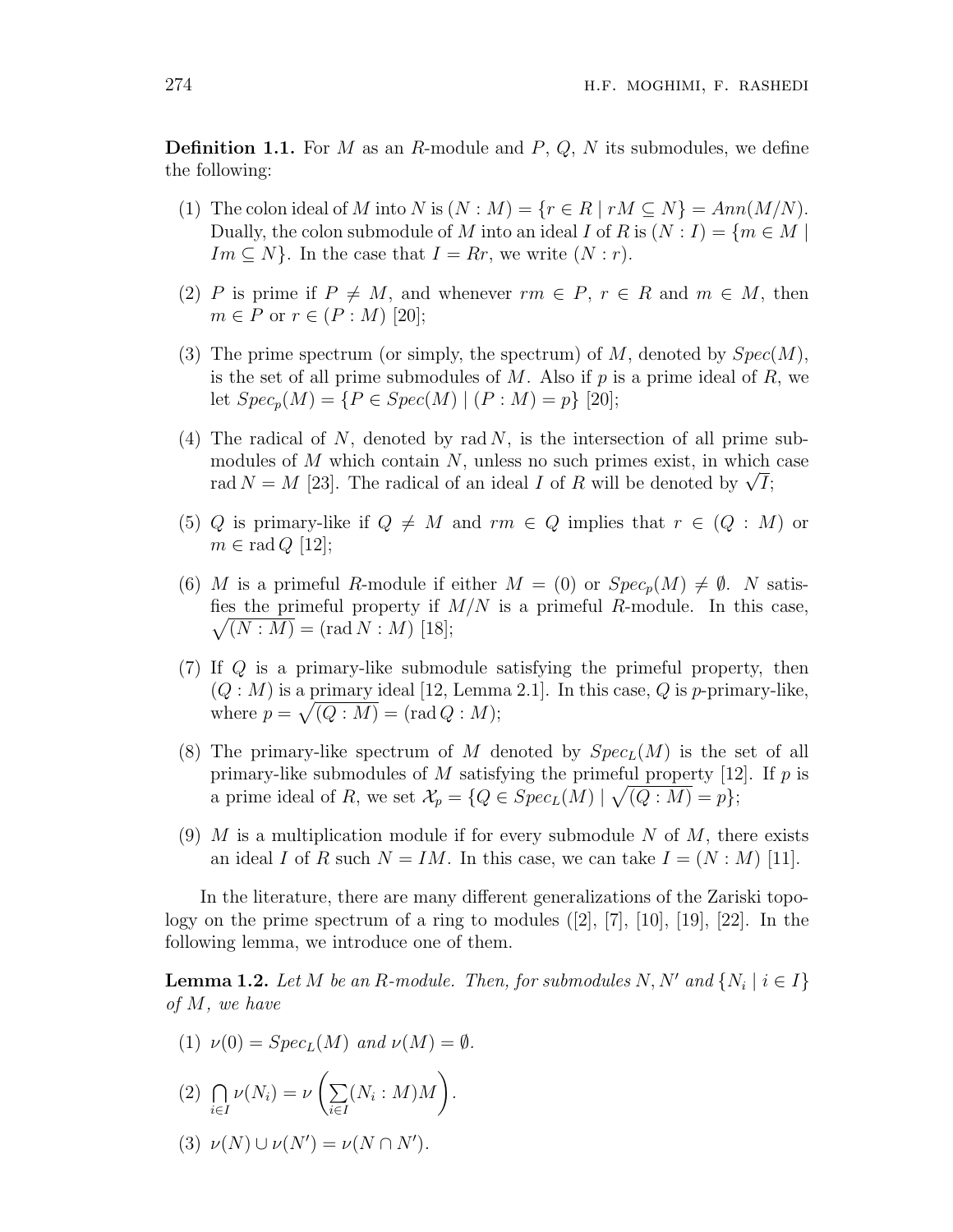**Proof.** (1) and (3) are straightforward.

(2) follows from the following implications:

$$
Q \in \bigcap_{i \in I} \nu(N_i) \Rightarrow \sqrt{(Q:M)} \supseteq \sqrt{(N_i:M)} \forall i \in I
$$
  
\n
$$
\Rightarrow \sqrt{(Q:M)} \supseteq (N_i:M) \forall i \in I
$$
  
\n
$$
\Rightarrow \sqrt{(Q:M)} \supseteq \sum_{i \in I} (N_i:M)
$$
  
\n
$$
\Rightarrow \sqrt{(Q:M)}M \supseteq (\sum_{i \in I} (N_i:M))M
$$
  
\n
$$
\Rightarrow (\sqrt{(Q:M)}M:M) \supseteq \left(\left(\sum_{i \in I} (N_i:M)\right)M:M\right)
$$
  
\n
$$
\Rightarrow ((\text{rad } Q:M)M:M) \supseteq \left(\left(\sum_{i \in I} (N_i:M)\right)M:M\right)
$$
  
\n
$$
\Rightarrow (\text{rad } Q:M) \supseteq \left(\left(\sum_{i \in I} (N_i:M)\right)M:M\right)
$$
  
\n
$$
\Rightarrow \sqrt{(Q:M)} \supseteq \sqrt{\left(\left(\sum_{i \in I} (N_i:M)\right)M:M\right)}
$$
  
\n
$$
\Rightarrow Q \in \nu \left(\left(\sum_{i \in I} (N_i:M)\right)M\right).
$$

For the reverse inclusion, we have

$$
Q \in \nu \left( \left( \sum_{i \in I} (N_i : M) \right) M \right) \Rightarrow \sqrt{(Q : M)} \supseteq \sqrt{\left( \left( \sum_{i \in I} (N_i : M) \right) M : M \right)}
$$
  

$$
\Rightarrow \sqrt{(Q : M)} \supseteq \left( \left( \sum_{i \in I} (N_i : M) \right) M : M \right)
$$
  

$$
\Rightarrow \sqrt{(Q : M)} \supseteq ((N_i : M) M : M) \quad \forall i \in I
$$
  

$$
\Rightarrow \sqrt{(Q : M)} \supseteq (N_i : M) \quad \forall i \in I
$$
  

$$
\Rightarrow \sqrt{(Q : M)} \supseteq \sqrt{(N_i : M)} \quad \forall i \in I
$$
  

$$
\Rightarrow Q \in \bigcap_{i \in I} \nu(N_i).
$$

Let  $\eta(M)$  denotes the collection of all subsets  $\nu(N)$  of  $Spec_L(M)$ . Lemma 1.2 shows that  $\eta(M)$  satisfies the axioms for the closed subsets of a topological space on  $Spec_L(M)$ , called Zariski-like topology and denoted by  $\mathcal{T}$ .

n,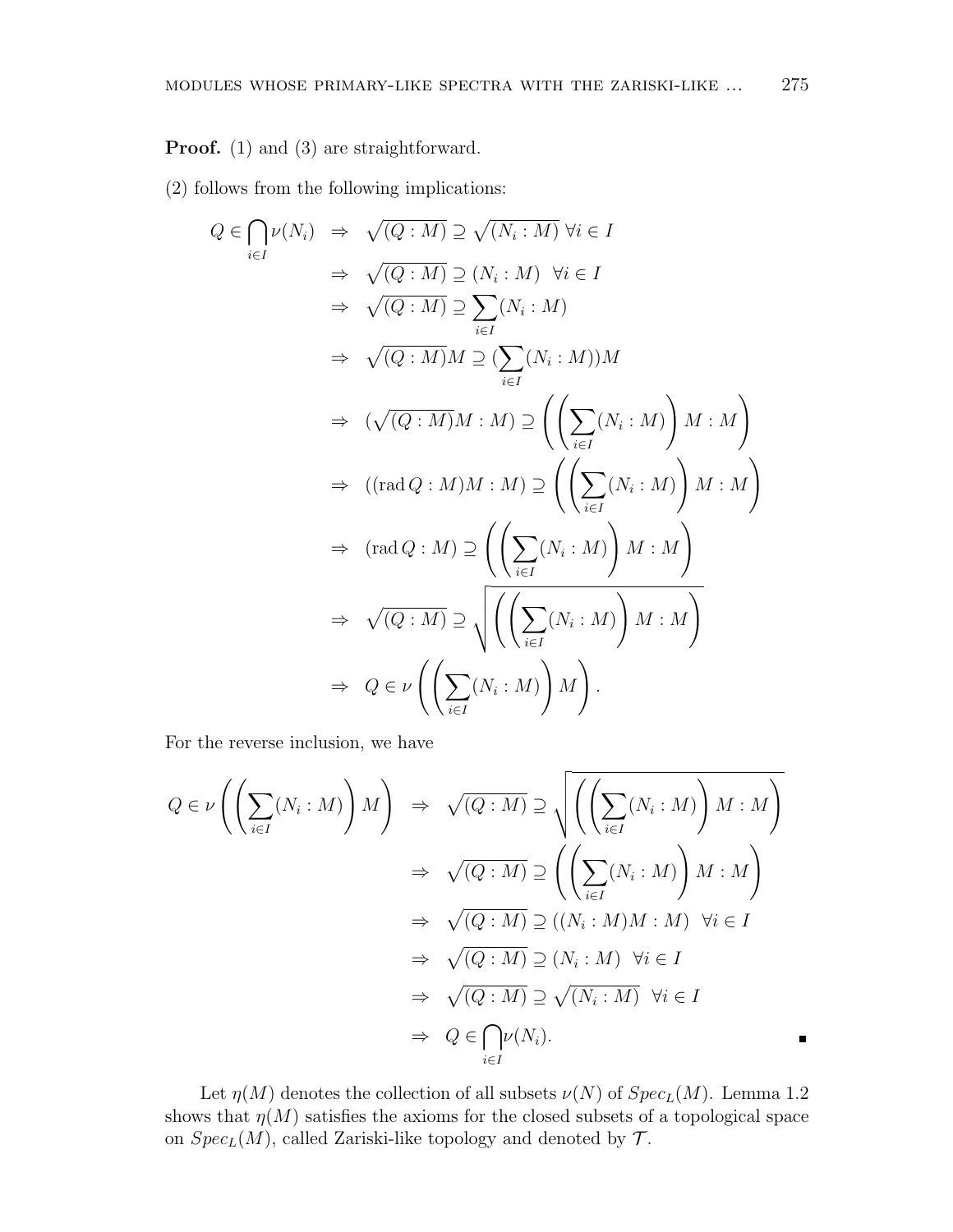**Definition 1.3.** For a topological space *X* we define the following:

- (1) *X* is Noetherian provided that the open (respectively, closed) subsets of *X* satisfy the ascending (respectively, descending) chain condition[9, *§* 4.2];
- (2) *X* is irreducible if the intersection of two non-empty open subsets of *X* is non-empty [9, *§*4.1];
- (3) We consider strictly decreasing (or strictly increasing) chain  $Y_0, Y_1, \cdots, Y_r$ of length *r* of irreducible closed subsets *Y<sup>i</sup>* of *X*. The supremum of the lengths, taken over all such chains, is called the combinatorial dimension of *X* and denoted by *dimX*. For the empty set, the combinatorial dimension of *∅* is defined to be *−*1 [17].

**Definition 1.4.** In this paper we define and use the following notions:

(1) Let  $\eta^*(M)$  denotes the collection of all subsets

$$
\nu^*(N) = \{ Q \in Spec_L(M) \mid \text{rad } N \subseteq Q \},
$$

of  $Spec_L(M)$ . It is easily seen that  $\eta^*(M)$  contains the empty set and *Spec<sub>L</sub>*(*M*), and  $\eta^*(M)$  is closed under arbitrary intersections. We shall say that *M* is a top-like module, if  $\eta^*(M)$  is closed under finite unions, for in this case  $\eta^*(M)$  induces a topology  $\mathcal{T}^*$  on  $Spec_L(M)$ .

- (2) Z-radical (resp. Z<sup>\*</sup>-radical) of a submodule *N* of *M*, denoted by  $\sqrt[2]{N}$  (resp. *z*<sup>*z*</sup><sub>*N*</sub></sub>), to be the intersection of all members of  $\nu(N)$  (resp.  $\nu^*(N)$ );
- (3) A submodule *N* of *M* is a Z-radical (resp. Z<sup>\*</sup>-radical) submodule if  $\sqrt[2]{N} = N$ A submodule *N* of<br>(resp.  $\sqrt{Z^*}/N = N$ );
- (4) If  $Spec_L(M) \neq \emptyset$ , the mapping  $\phi : Spec_L(M) \rightarrow Spec(\overline{R})$  such that  $\phi(Q) =$  $\sqrt{(Q:M)}$  for every  $Q \in Spec_L(M)$ , is called the natural map of  $Spec_L(M)$
- (5) A finitely generated module *M* is quasi-Laskerian if every submodule of *M* is the intersection of a finite number of primary-like submodules. A ring *R* is a Laskerian ring if *R* is a quasi-Laskerian *R*-module [14];
- (6) An *R*-module *M* is a ZFG-module if for every submodule *N* of *M* we have  $\sqrt[2]{N} = \sqrt[2]{IM}$  for some finitely generated ideal *I* of *R*;
- (7) An *R*-module *M* is a FIC-module if every closed subset of  $Spec_L(M)$  relative to the Zariski-like topology  $\mathcal T$  has a finite number of irreducible components.

In recent years, the study of modules whose spectra have a Zariski-topology has grown in various directions. From an algebraic view, the varieties of submodules (closed sets related to a Zariki topology) forms a semimodule which also is called a Zariski-space (see for example [13], [21], [24]). Some of authors have investigated the interplay between algebraic properties of a module one hand and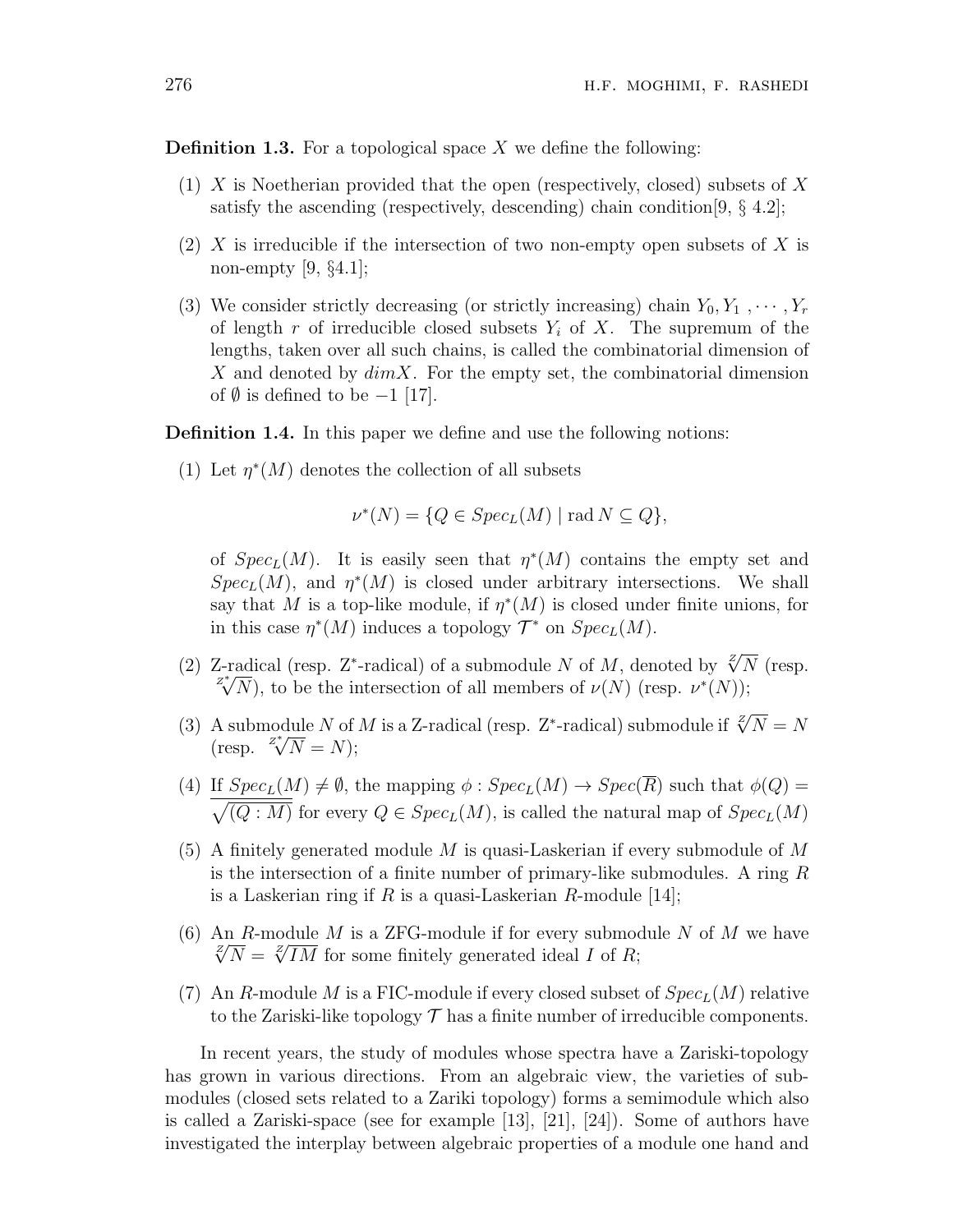the topological properties of its spectrum on the other hand (see for example [1], [2], [3], [7], [8], [10], [17], [19], [22], [25]). In the present work, we study modules whose primary-like spectrums equipped with the Zariski-like topology are Noetherian spaces. For this purpose we need to obtain results about Z-Radical and Z*<sup>∗</sup>* -Radical of submodules that are essential for the later sections of this article. Let *M* be an *R*-module. We see that if  $(Spec<sub>L</sub>(M), \mathcal{T})$  is a Noetherian space, then every Z-radical submodule of *M* satisfies ACC (Theorem 3.2). Moreover, if *M* is a top-like *R*-module and  $(Spec<sub>L</sub>(M), T^*)$  is a Noetherian space, then every Z*<sup>∗</sup>* -radical submodule of *M* satisfies ACC (Theorem 3.2). We also show that if *M* is a multiplication *R*-module and the natural map  $\phi$  is surjective, then *M* is a ZFG-module if and only if  $(Spec<sub>L</sub>(M), T)$  is a Noetherian space (Theorem 3.14). Finally, it is proved that if *M* is a finitely generated *R*-module with  $|Spec_L(M)| < \infty$ , then the combinatorial dimension of  $Spec_L(M)$  and the Krull dimension of  $\overline{R}$  are equal (Theorem 4.6).

## **2. Z-radical and Z***<sup>∗</sup>* **-radical of submodules**

We start this section with some elementary facts about  $\nu(N)$  and  $\nu^{*}(N)$ .

**Lemma 2.1.** Let *I* be an ideal of *R*. Let *N*, *N'* and  $\{N_j \mid j \in J\}$  be submodules *of an R-module M. Then the following hold.*

 $(V) \subseteq N'$ , then  $\nu(N') \subseteq \nu(N)$  and  $\nu^*(N') \subseteq \nu^*(N)$ .

$$
(2) \ \nu^*(N) \subseteq \nu(N).
$$

(3) 
$$
\nu(IM) = \nu(\sqrt{I}M) = \nu^*(IM) = \nu^*(\sqrt{I}M).
$$

- (4)  $\nu(N) = \nu((N : M)M) = \nu(\sqrt{(N : M)}M) = \nu^*((N : M)M)$  $= \nu^*(\sqrt{(N:M)}M).$
- (5) If  $\sqrt{(N : M)} = \sqrt{(N' : M)}$ , then  $\nu(N) = \nu(N')$ . The converse is also true *if both N and N′ are primary-like.*
- (6)  $\nu^*(N) = \nu^*(\text{rad } N)$ .

**Proof.** (1) Clear.

(2) Assume  $Q \in \nu^*(N)$ . Hence  $N \subseteq \text{rad } Q$ . Thus  $\sqrt{(N : M)} \subseteq \sqrt{(Q : M)}$ , i.e.,  $Q \in \nu(N)$ .

(3) We have *ν ∗* ( *√*  $\nu^*(\sqrt{IM}) \subseteq \nu^*(IM) \subseteq \nu(IM)$ , by (1) and (2). Now we show that  $\nu$ (*IM*)  $\subseteq \nu^*(\sqrt{I}M)$ . Suppose  $Q \in \nu(\overline{I}M)$ . Thus (rad  $Q : M$ )  $\supseteq \sqrt{(\overline{I}M : M)} \supseteq \overline{\nu}$ *I*. It follows that rad  $Q \supseteq \sqrt{IM}$ , i.e.,  $Q \in \nu^*(\sqrt{IM})$  and so  $\nu(IM) \subseteq \nu^*(\sqrt{IM})$ . Hence we have  $\nu^*(\sqrt{IM}) \subseteq \nu^*(IM) \subseteq \nu(IM) \subseteq \nu^*(\sqrt{IM})$ . Thus the assertion  $P(VIM) \subseteq V$ <br>holds when *I* is replaced by  $\sqrt{I}$ .

(4) It suffices to show that  $\nu(N) = \nu((N : M)M)$  by (3).  $Q \in \nu(N)$  if and only if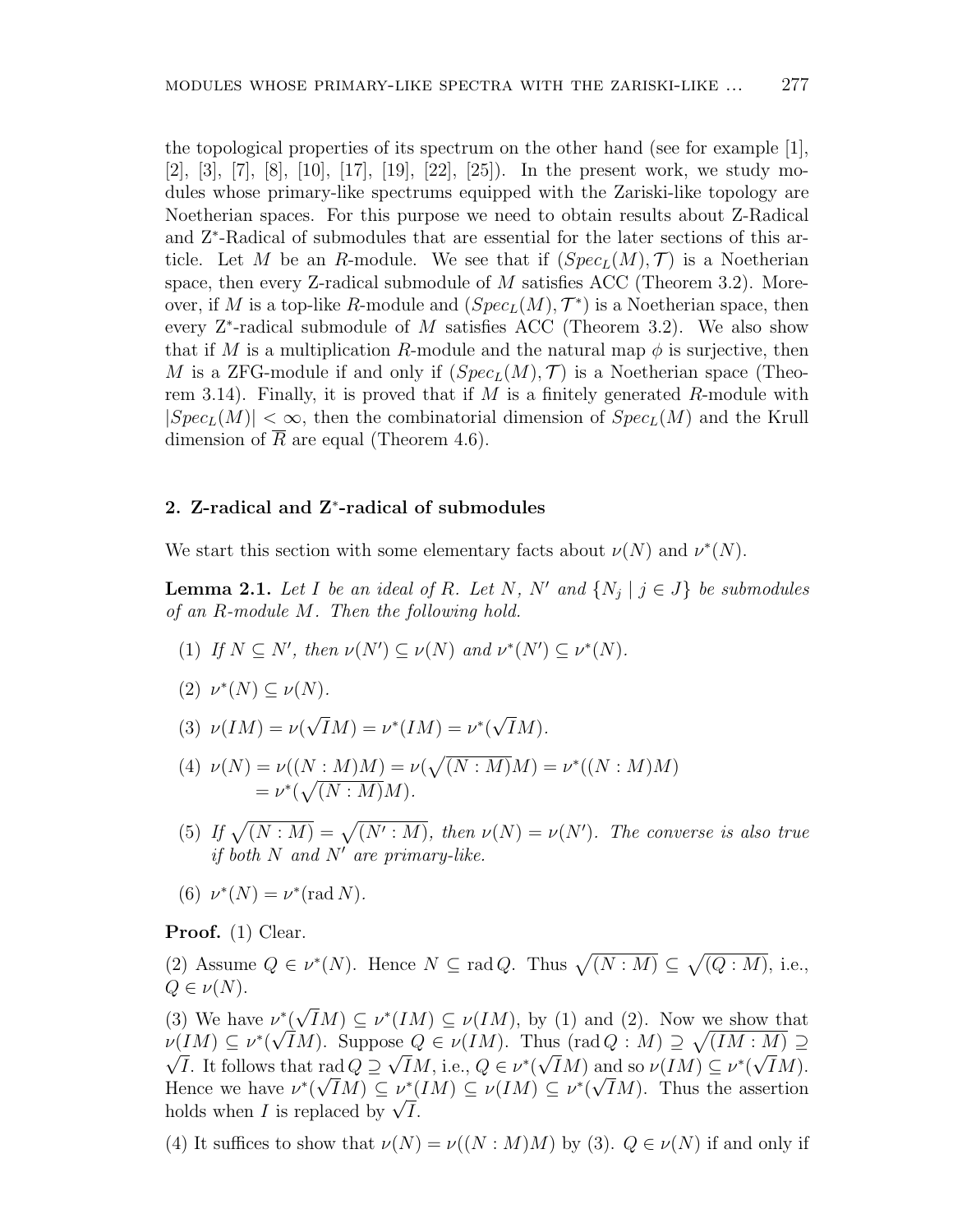$\sqrt{(Q:M)} \supseteq \sqrt{(N:M)} = \sqrt{((N:M)M:M)}$  if and only if  $Q \in \nu((N:M)M)$ . Thus  $\nu(N) = \nu((N : M)M)$ .

(5) is clear.

(6)  $\nu^*(\text{rad } N) \subseteq \nu^*(N)$  by (1). Suppose  $Q \in \nu^*(N)$ . Hence  $N \subseteq \text{rad } Q$ . Thus rad  $N \subseteq \text{rad } Q$  and so  $Q \in \nu^*(\text{rad } N)$ .

**Proposition 2.2.** *Let I be an ideal of R and M an R-module. If N, N′ are submodules of M, then the following hold.*

 $(1) \sqrt[\mathbb{Z}]{N} \subseteq \sqrt[\mathbb{Z}^*]{N}}.$ 

$$
(2) \sqrt[\mathbb{Z}]{IM} = \sqrt[\mathbb{Z}]{\sqrt{I}M} = \sqrt[\mathbb{Z}^*]{IM} = \sqrt[\mathbb{Z}^*]{\sqrt{I}M}.
$$

$$
\begin{aligned} \text{(3)} \ \sqrt[\mathcal{N}]{N} &= \sqrt[\mathcal{N}]{(N:M)M} = \sqrt[\mathcal{N}]{\sqrt{(N:M)M}} = \sqrt[\mathcal{N}]{(N:M)M} \\ &= \sqrt[\mathcal{N}]{\sqrt{(N:M)M}}. \end{aligned}
$$

**Proof.** (1) By Lemma 2.1(2),  $\nu^*(N) \subseteq \nu(N)$ . Thus  $\sqrt[2]{N} \subseteq \sqrt[2^*]{N}$ .

(2) Use Lemma 2.1(3).

 $(3)$  It is clear by Lemma 2.1 $(4)$ .

From now on, we use  $X$  to denote  $Spec_L(M)$  for short. Let  $Y$  be a subset of *X*. We will denote the closure of *Y* in *X* by  $\overline{Y}$  and the intersection of all elements in *Y* by  $\gamma(\mathcal{Y})$  (note that if  $\mathcal{Y} = \emptyset$ , then  $\gamma(\mathcal{Y}) = M$ ). It is easy to verify that, if  $\mathcal{Y}_1, \mathcal{Y}_2 \subseteq \mathcal{X}$ , then  $\gamma(\mathcal{Y}_1 \cup \mathcal{Y}_2) = \gamma(\mathcal{Y}_1) \cap \gamma(\mathcal{Y}_2)$ .

**Lemma 2.3.** Let M be an R-module,  $|\mathcal{X}| < \infty$  and  $\mathcal{Y} \subseteq \mathcal{X}$ . Then  $\nu(\gamma(\mathcal{Y})) = \overline{\mathcal{Y}}$ . *In particular,*  $\mathcal Y$  *is closed if and only if*  $\nu(\gamma(\mathcal Y)) = \mathcal Y$ *.* 

**Proof.** Suppose  $Q \in \mathcal{Y}$ . Hence  $\gamma(\mathcal{Y}) \subseteq Q$ . Therefore  $\sqrt{(Q : M)} \supseteq \sqrt{(\gamma(\mathcal{Y}) : M)}$ . Thus  $Q \in \nu(\gamma(\mathcal{Y}))$  and so  $\mathcal{Y} \subseteq \nu(\gamma(\mathcal{Y}))$ . Next, let  $\nu(N)$  be any closed subset of *X* containing *Y*. Then  $\sqrt{(Q: M)} \supseteq \sqrt{(N: M)}$  for every  $Q \in \mathcal{Y}$  so that  $\sqrt{(\gamma(\mathcal{Y}):M)} \supseteq \sqrt{(N:M)}$ . Hence, for every  $Q' \in \nu(\gamma(\mathcal{Y})); \sqrt{(Q':M)} \supseteq$  $\sqrt{(\gamma(\mathcal{Y}):M)} \supseteq \sqrt{(N:M)}$ . Then  $\nu(\gamma(\mathcal{Y})) \subseteq \nu(N)$ . Thus  $\nu(\gamma(\mathcal{Y}))$  is the smallest closed subset of *X* containing *Y* and so  $\nu(\gamma(\mathcal{Y})) = \overline{\mathcal{Y}}$ .

**Lemma 2.4.** *Let M be an R*-module and *N be a submodule of M*. If  $|\mathcal{X}| < \infty$ , *then*  $\nu(\gamma(\nu(N))) = \nu(\sqrt[Z]{N}) = \nu(N)$ .

**Proof.** It is clear by Lemma 2.3.

In the following proposition, we list some more properties of  $\sqrt[2]{N}$  and  $\sqrt[2^*]{N}$ for a submodule *N* of *M*.

**Proposition 2.5.** *Let N, N′ be submodules of an R-module M. Then the following hold.*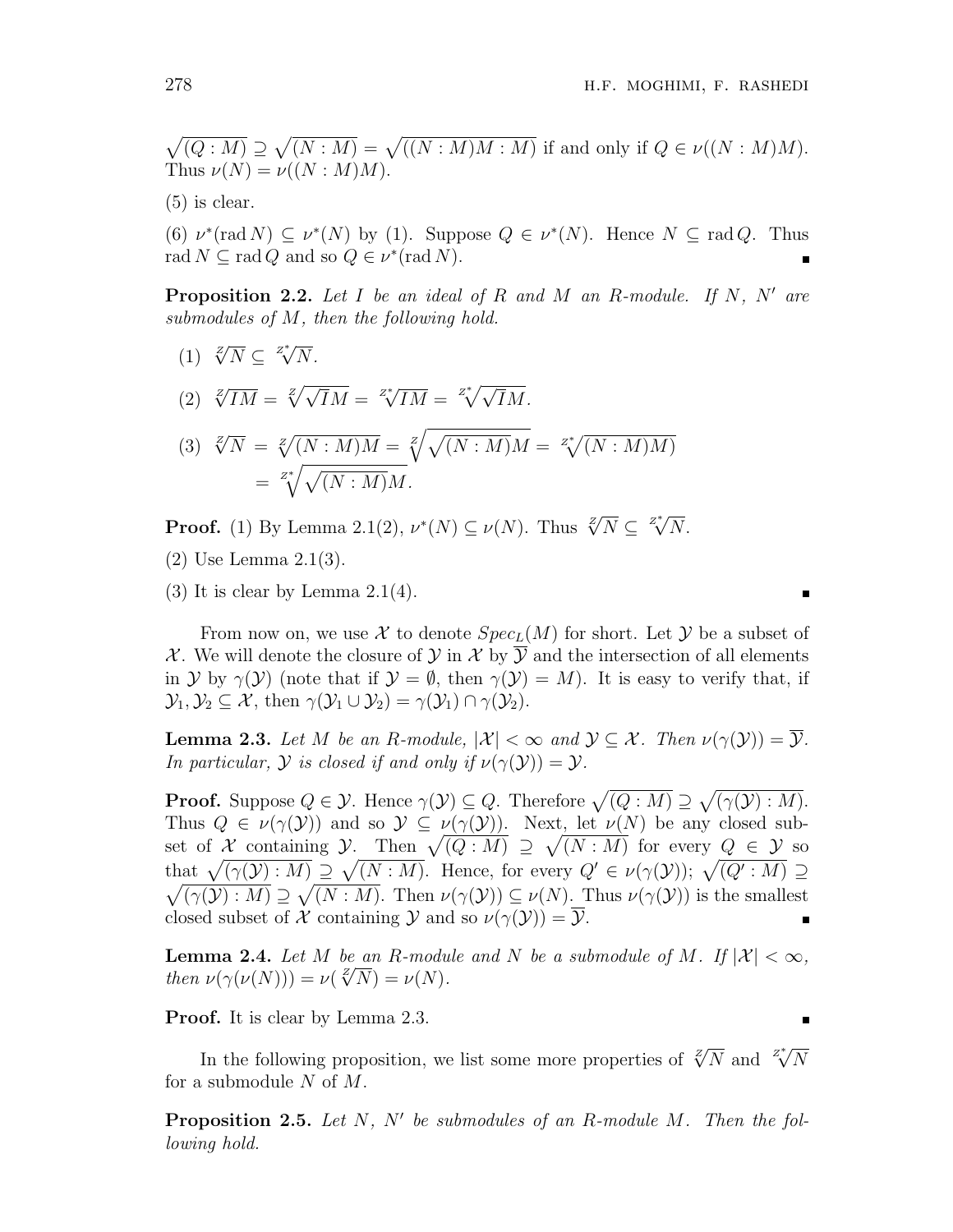- (1) If  $\nu(N) \subseteq \nu(N')$ , then  $\sqrt[Z]{N'} \subseteq \sqrt[Z]{N}$ . The converse is true if  $N' \subseteq \sqrt[Z]{N'}$ .
- (2) *If*  $Q \in \nu(N)$ , then  $\sqrt[Z]{N} \subseteq Q$ .
- (3) If  $|\mathcal{X}| < \infty$ , then  $\sqrt[z]{\sqrt[z]{N}} = \sqrt[z]{N}$ .
- $\sqrt{4}$   $\sqrt[2]{N} \cap N' = \sqrt[2]{N} \cap \sqrt[2]{N'}.$
- (5) If  $\nu^*(N) \subseteq \nu^*(N')$ , then  $\sqrt[\mathbb{Z}^*]{N'} \subseteq \sqrt[\mathbb{Z}^*]{N}$ . The converse is true if  $N' \subseteq \sqrt[\mathbb{Z}^*]{N'}$ .
- (6) *If*  $Q \in \nu^*(N)$ , then  $\sqrt[Z]{N} \subseteq Q$ .
- $Z^*$ <sup>*N*</sup> =  $Z^*$ <sup>*x*</sup>*n***ad** *N*.

**Proof.** (1) Suppose  $\nu(N) \subseteq \nu(N')$ . Hence  $\gamma(\nu(N')) \subseteq \gamma(\nu(N))$  and so  $\sqrt[2]{N'} \subseteq \sqrt[2]{N}$ . **Conversely, assume that**  $Q \in \nu(N)$ . Since  $N' \subseteq \sqrt[Z]{N'} \subseteq \sqrt[Z]{N}$ , then  $Q \in \nu(N')$ .

(2) Suppose  $Q \in \nu(N)$ . Hence  $\sqrt{(N:M)} \subseteq \sqrt{(Q:M)}$ . Thus  $\sqrt[Z]{N} \subseteq Q$ .

(3)  $\nu(\sqrt[\mathcal{Z}]{N}) = \nu(N)$ , by Lemma 2.4. Therefore  $\gamma(\nu(\sqrt[\mathcal{Z}]{N})) = \gamma(\nu(N))$ . Thus  $\sqrt{\frac{z}{\sqrt{N}}} = \sqrt{\frac{z}{N}}.$ 

(4)  $\sqrt[z]{N \cap N'}$  =  $\gamma(\nu(N \cap N'))$  =  $\gamma(\nu(N) \cup \nu(N'))$  =  $\gamma(\nu(N)) \cap \gamma(\nu(N'))$  =  $\sqrt[2]{N} \cap \sqrt[2]{N'}$ , by Lemma 1.2(3).

(5) Suppose  $\nu^*(N') \subseteq \nu^*(N)$ . Hence  $\gamma(\nu^*(N)) \subseteq \gamma(\nu^*(N'))$  and so  $\sqrt[\mathbb{Z}^*]{N} \subseteq \sqrt[\mathbb{Z}^*]{N'}$ . (b) suppose  $\nu^*(N) \subseteq \nu^*(N)$ . Hence  $\gamma(\nu^*(N)) \subseteq \gamma(\nu^*(N))$  and so  $\sqrt{N} \subseteq \sqrt{N}$ .<br>Conversely, assume that  $Q \in \nu^*(N)$ . Since  $N' \subseteq \sqrt[2^*]{N'} \subseteq \sqrt[2^*]{N}$ , then  $Q \in \nu^*(N')$ .

(6) Assume  $Q \in \nu^*(N)$ , i.e.,  $N \subseteq \text{rad } Q$ . Thus  $Z^* / N \subseteq Q$ .

(7) By Lemma 2.1(6)  $\nu^*(N) = \nu^*(\text{rad } N)$ . Hence  $\gamma(\nu^*(N)) = \gamma(\nu^*(\text{rad } N))$ . Thus  $Z^*$ <sup>*Z*</sup><sup>γ</sup> $\overline{N}$  =  $\overline{Z}^*$  $\overline{Y}$  rad  $\overline{N}$ .

**Proposition 2.6.** *Let N be a submodule of an R*-module *M*. *If*  $N \subseteq \sqrt[Z]{N}$ , then *v*(*N*) = *v*<sup>\*</sup>(*N*)*. In particular,*  $\sqrt[2]{N} = \sqrt[2^*]{N}$ .

**Proof.**  $\nu^*(N) \subseteq \nu(N)$  by Lemma 2.1(2). Suppose  $Q \in \nu(N)$ . Hence  $\sqrt[2]{N} \subseteq Q$ by Proposition 2.5(2). Thus  $N \subseteq Q \subseteq \text{rad } Q$  and so  $Q \in \nu^*(N)$ .

Let *N* be a submodule of *M*. Unlike the prime radical case the following Let *N* be a submodule of *M*. Unlike the prime radiation example shows that  $N \nsubseteq \sqrt[Z]{N}$  may be occurred in general.

**Example 2.7.** Let *V* be a vector space over a field *F*. Then  $Spec_L(V)$  =  $Spec(V)$  = the set of all proper vector subspaces of *V*. Suppose *W* is a non- $Spec(V)$  = the set of all proper vector subspaces of zero subspace of *V*. Hence  $\sqrt{2}W = 0$ . Thus  $W \nsubseteq \sqrt{2}W$ .

**Proposition 2.8.** *Let M be a finitely generated R-module. Then the following hold.*

- (1)  $\sqrt[2]{N} \neq M$  *if and only if*  $\nu(N) \neq \emptyset$  *if and only if*  $N \neq M$ *.*
- $(2)$   $\sqrt[2^{*}]{N} \neq M$  *if and only if*  $\nu^{*}(N) \neq \emptyset$  *if and only if*  $N \neq M$ *.*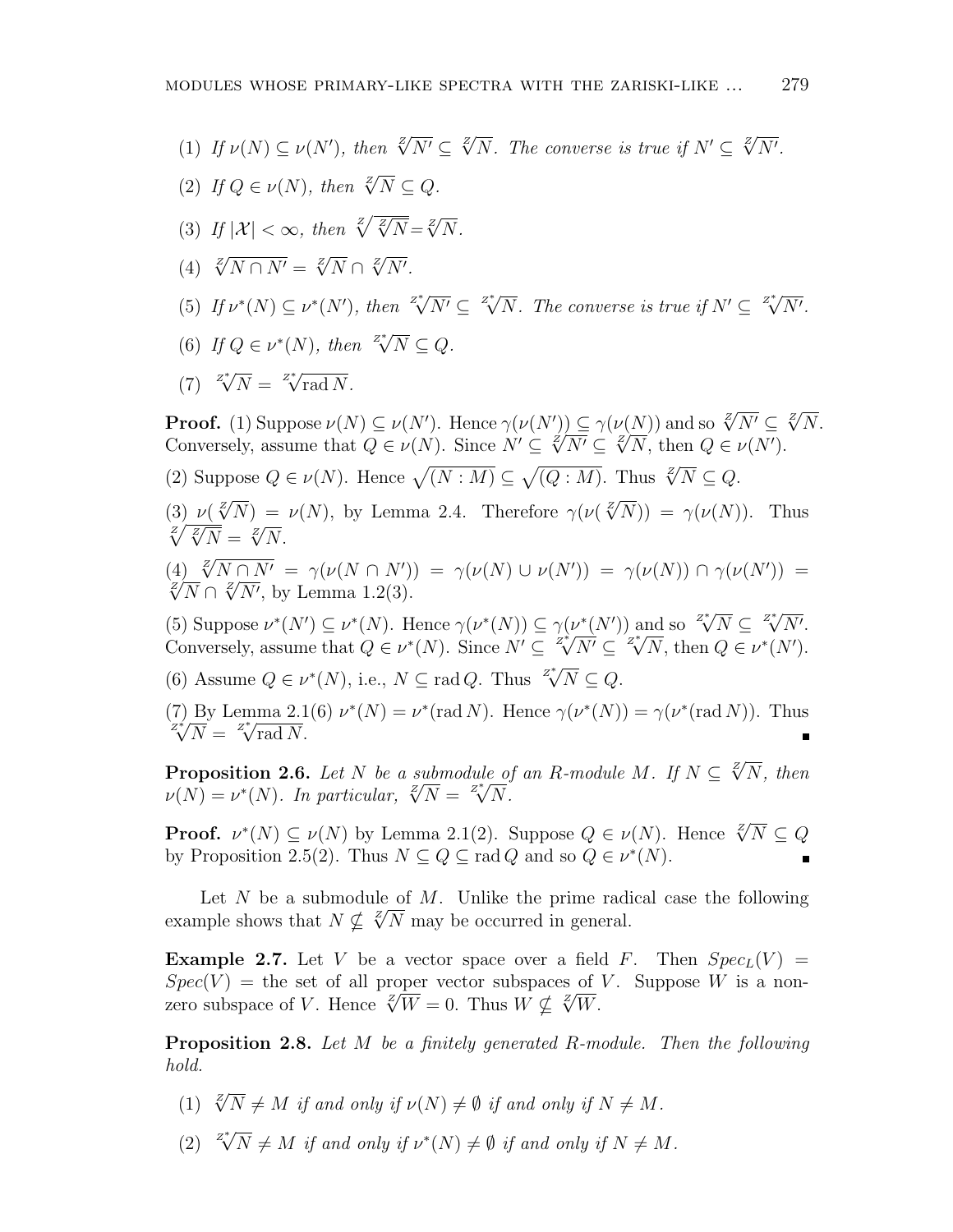**Proof.** (1) Assume  $N \neq M$ . Then  $(N : M) \neq R$  and so  $(N : M) \subseteq p$  for some prime ideal *p* of *R*. Since *M* is finitely generated, *M* is primeful by [18, Proposition 3.8. Hence there exists  $Q \in Spec(M) \subseteq \mathcal{X}$  such that  $\sqrt{(N:M)} \subseteq \sqrt{(Q:M)}$ . Thus  $Q \in \nu(N)$  and so  $\nu(N) \neq \emptyset$ . Now suppose  $\nu(N) \neq \emptyset$  and  $Q \in \nu(N)$ . Hence  $\sqrt[2]{N}$  ⊆  $Q \neq M$  by Proposition 2.5(2). If  $\sqrt[2]{N} \neq M$ , then  $N \neq M$ .

(2) Suppose  $\sqrt{Z^*}/N \neq M$ . Hence  $N \neq M$ . Now assume  $N \neq M$ . Then  $(N : M) \neq R$ and so  $(N : M) \subseteq p$  for some prime ideal p of R. Since M is primeful, there exists  $Q \in Spec(M) \subseteq \mathcal{X}$  such that  $N \subseteq rad Q$ . Hence  $Q \in \nu^*(N)$ . Thus  $\nu^*(N) \neq \emptyset$ . If  $Q \in Spec(M) \subseteq \mathcal{X}$  such that  $N \subseteq \text{rad } Q$ . Hence  $Q \in \mathcal{V}(N)$ . Thus  $\mathcal{V}(N)$ <br>  $\nu^*(N) \neq \emptyset$  and  $Q \in \nu^*(N)$ . Hence  $\mathbb{Z}^*_{\sqrt{N}} \subseteq Q \neq M$  by Proposition 2.5(6).  $\blacksquare$ 

**Proposition 2.9.** *Let M be a multiplication R-module. Then the following hold.*

- $(1) \sqrt[2]{N} = \sqrt[2^*]{N}$ .
- $\mathcal{L}(2)$  *If*  $|\mathcal{X}| < \infty$ , then  $\sqrt[z]{z^*}/\sqrt[x]{N} = \sqrt[z]{\sqrt[z]{N}} = \sqrt[z]{N} = \sqrt[z]{N}$ .

**Proof.** (1) Since *M* is multiplication,  $\nu(N) = \nu^*(N)$  and so  $\sqrt[2]{N} = \sqrt[2^*]{N}$ .  $(2)$  It is clear by  $(1)$  and Proposition 2.5(3).

**Proposition 2.10.** *Let M be an R*-module and  $Q \in \mathcal{X}_p$  for some prime ideal p *of R.* Then  $\sqrt[z]{Q} = \sqrt[z]{Q + pM}$ . Furthermore, if *M* is a multiplication module,  $\forall Q \in \sqrt{Q}$ <br>then  $\sqrt{Q} = \sqrt{Q + pM}$ .

**Proof.** Since  $Q \subseteq Q + pM$ , then  $Z^* \overline{Q} \subseteq Z^* \overline{Q + pM}$ . Now, assume  $Q_i \in \mathcal{X}_{p_i}$ such that  $Q \subseteq \text{rad } Q_i$ ,  $(i \in I)$ . Hence  $\sqrt{(Q : M)} \subseteq (\text{rad } Q_i : M)$ . Therefore such that  $Q \subseteq \text{rad } Q_i$ ,  $(i \in I)$ . Hence  $\sqrt{(Q \cdot M)} \subseteq (\text{rad } Q_i \cdot M)$ . There  $pM \subseteq p_iM$ . So  $Q + pM \subseteq \text{rad } Q_i + p_iM \subseteq \text{rad } Q_i$ . Thus  $\sqrt[p]{Q + pM} \subseteq \sqrt[p]{Q}$ .  $p_1w \subseteq p_iw$ . So  $Q + pM \subseteq \text{rad } Q_i + p_iw \subseteq \text{rad } Q_i$ . Thus  $\sqrt{Q} + pM \subseteq \sqrt{Q}$ .<br>Suppose *M* is a multiplication module. Thus  $\sqrt[q]{Q} = \sqrt[q]{Q + pM}$  by (1) and Proposition 2.9.

#### **3. Noetherian primary-like spectrum**

Recall that a topological space *X* is a Noetherian space provided that the open (resp. closed) subsets of *X* satisfy the ascending (resp. descending) chain condition.

**Theorem 3.1.** Let M be an R-module and  $(X, \mathcal{T})$  be a Noetherian space. Then *every Z-radical submodule of M satisfies ACC.*

**Proof.** Suppose  $(X, \mathcal{T})$  is a Noetherian space. Let  $N_1 \subseteq N_2 \subseteq \cdots$  be an ascending chain of Z-radical submodules of *M*. Then  $\nu(N_1) \supseteq \nu(N_2) \supseteq \cdots$  is a descending chain of closed sets  $\nu(N_i)$  of X. Hence there exists a positive integer k such that *ν*(*N<sub>m</sub>*) = *ν*(*N<sub>k</sub>*) for every  $m \geq k$ . Thus  $\sqrt[z]{N_m} = \sqrt[z]{N_k}$  and so  $N_m = N_k$  for every  $m \geq k$ .

**Theorem 3.2.** Let M be a top-like R-module. If  $(X, \mathcal{T}^*)$  is a Noetherian space, *then every Z<sup>∗</sup> -radical submodule of M satisfies ACC.*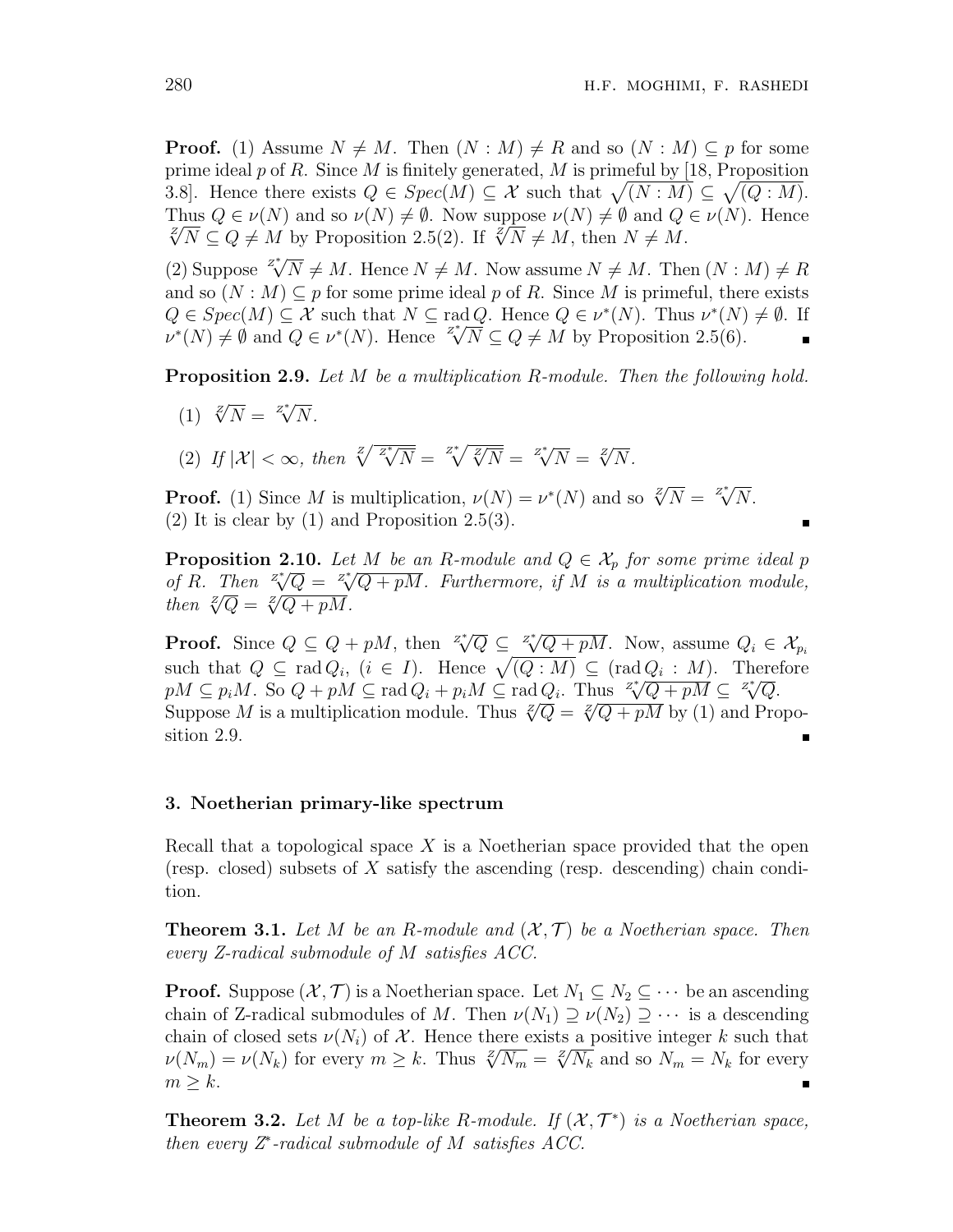**Proof.** The proof is similar to that of Theorem 3.1.

**Proposition 3.3.** Let M be a multiplication R-module. Then  $(X, \mathcal{T})$  is a Noethe*rian space if and only if*  $(X, \mathcal{T}^*)$  *is a Noetherian space.* 

**Proof.** It follows from the fact that  $\nu(N)=\nu^*(N)$  for every submodule N of M.

Recall that if  $\mathcal{X} \neq \emptyset$ , the mapping  $\phi : \mathcal{X} \rightarrow Spec(\overline{R})$  such that  $\phi(Q) =$  $\sqrt{(Q: M)}$  for every  $Q \in \mathcal{X}$  is called the natural map of  $\mathcal{X}$ .

**Proposition 3.4.** *Let M be an R-module. Then the following hold.*

- (1)  $\phi^{-1}(V^R(\overline{I})) = \nu(IM)$ , for every ideal  $I \in V(Ann(M))$ . Therefore the map  $\phi$  *is continuous for the Zariski-like topology on*  $\mathcal{X}$ *.*
- (2) If the map  $\phi$  is surjective, then  $\phi(\nu(N)) = V^R(\overline{(N : M)})$  and  $\phi(\mathcal{X} \nu(N)) =$  $Spec(\overline{R}) - V^R(\overline{(N : M)})$  *for every submodule N of M, i.e. the map*  $\phi$  *is both closed and open.*

**Proof.** (1) Obvious.

(2) As we have seen in (1),  $\phi$  is a continuous map such that  $\phi^{-1}(V^R(\overline{I})) = \nu(IM)$ for every ideal *I* of *R* containing *Ann*(*M*). Hence, for every submodule *N* of *M* we have  $\phi^{-1}(V^R(\overline{(N:M)})) = \nu((N:M)M) = \nu(N)$ . It follows that  $\phi(\nu(N)) =$  $\phi \circ \phi^{-1}(V^R(\overline{(N:M)})) = V^R(\overline{(N:M)})$  as  $\phi$  is surjective. Similarly, we have  $\phi(\mathcal{X}-\nu(N)) = \phi(\phi^{-1}(Spec(\overline{R})-\phi^{-1}(V^R(\overline{(N:M)})))=Spec(\overline{R})-V^R(\overline{(N:M)}).$ 

**Theorem 3.5.** Let M be a finitely generated R-module. Then  $(X, \mathcal{T})$  is a Noethe*rian space if and only if Spec*(*R*) *is a Noetherian space equipped with the Zariski topology.*

**Proof.** Suppose  $(\mathcal{X}, \mathcal{T})$  is a Noetherian space. Assume  $V(\overline{I}_1) \supseteq V(\overline{I}_2) \supseteq \cdots$ is a descending chain of closed sets in  $Spec(\overline{R})$ . Hence by Proposition 3.4(1),  $\phi^{-1}(V(\overline{I}_1)) \supseteq \phi^{-1}(V(\overline{I}_2)) \supseteq \cdots$  is a descending chain of closed sets in *X*. By hypothesis, there exists an *i* such that  $\phi^{-1}(V(\overline{I}_i)) = \phi^{-1}(V(\overline{I}_{i+1}))$ . Thus  $V(\overline{I}_i) =$  $V(\overline{I}_{i+1})$  because  $\phi$  is surjective. Therefore  $Spec(\overline{R})$  is a Noetherian space. Conversely, Assume  $\nu(N_1) \supseteq \nu(N_2) \supseteq \cdots$  is a descending chain of closed sets in *X*. Therefore  $\phi(\nu(N_1)) \supseteq \phi(\nu(N_2)) \supseteq \cdots$  is a descending chain of closed sets in *Spec*(*R*). Hence there exists an *i* such that  $\phi(\nu(N_i)) = \phi(\nu(N_{i+1}))$ . It implies that  $V((N_i : M)) = V((N_{i+1} : M))$  by Proposition 3.4(2). Therefore we have  $V(\sqrt{(N_i : M)}) = V(\sqrt{(N_{i+1} : M)})$  and so  $\nu(N_i) = \nu(N_{i+1}).$ 

**Lemma 3.6.** *Let M be an R-module. If Q is a primary-like submodule of M and N* is a submodule of *M* such that rad  $Q \cap N = \text{rad}(Q \cap N)$ , then  $N \subseteq Q$  or  $Q \cap N$ *is a primary-like submodule of N.*

**Proof.** Suppose  $N \nsubseteq Q$  and for  $n \in N$ ,  $rn \in Q \cap N$  such that  $r \notin (Q \cap N : N)$ . It implies that  $rn \in Q$  and  $r \notin (Q : M)$ . Since *Q* is a primary-like submodule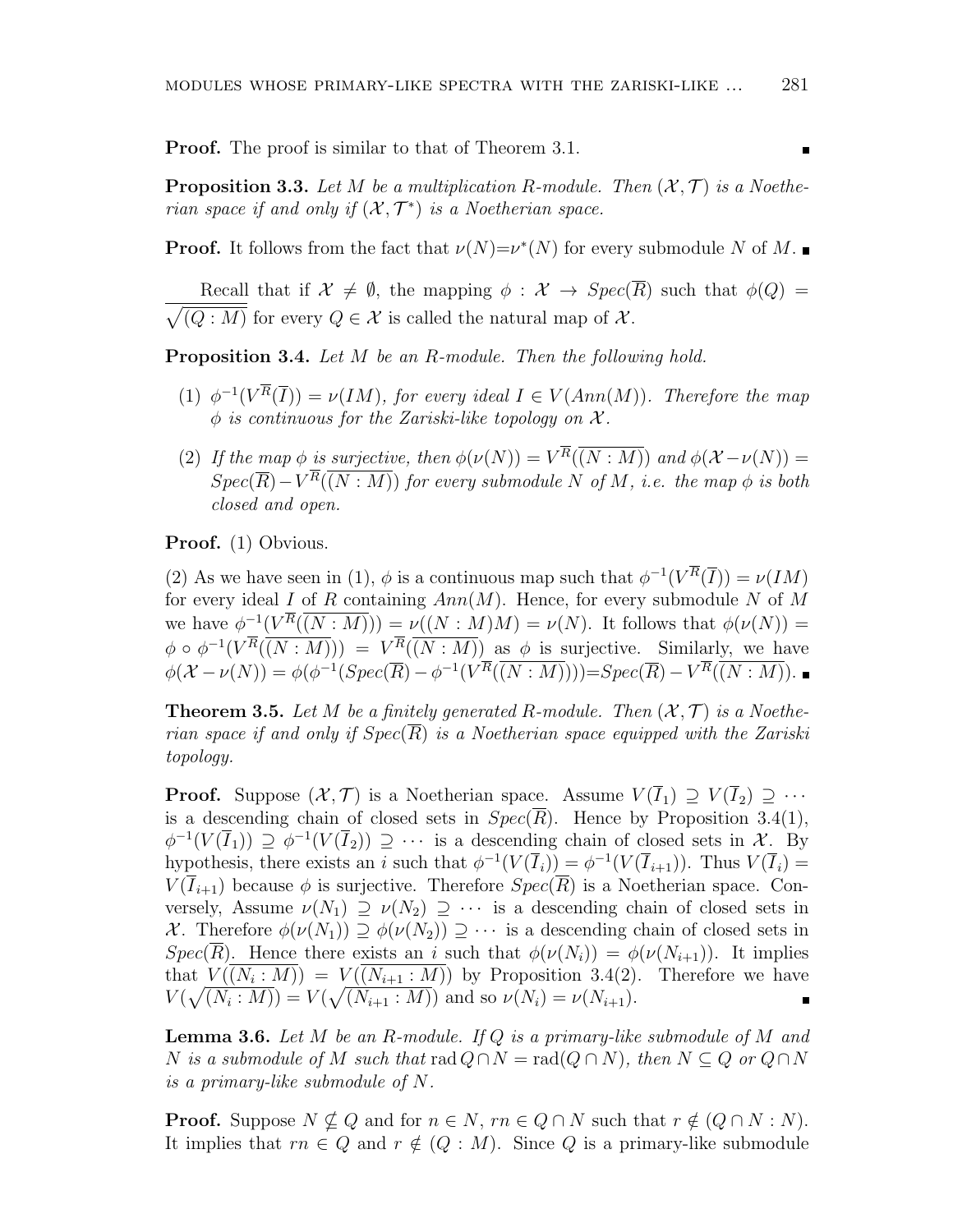of *M*, we have  $n \in \text{rad } Q \cap N$ , and so by our assumption  $n \in \text{rad}(Q \cap N)$ . Thus *Q ∩ N* is a primary-like submodule of *N*.

Let *M* be a finitely generated *R*-module. We recall that *M* is a quasi-Laskerian if every submodule of *M* is the intersection of a finite number of primarylike submodules.

**Proposition 3.7.** *Let M be a quasi-Laskerian R-module. If N is a finitely generated submodule of M such that for every primary-like submodule Q of M we have*  $rad Q \cap N = rad(Q \cap N)$ , then *N* and  $\frac{M}{N}$  are quasi-Laskerian.

**Proof.** Suppose that N' is a submodule of N. Since M is quasi-Laskerian, there exist primary-like submodules  $Q_i$  (1  $\leq i \leq n$ ) of *M* such that  $N' = \bigcap_{i=1}^n Q_i$ . Hence  $Q_i \cap N$  is a primary-like submodule of  $N$  by Lemma 3.6. Thus  $N$  is quasi-Laskerian. The scend part follows from [12, Corollary 3.5].

**Proposition 3.8.** Let *M* be a quasi-Laskerian R-module. Then  $Spec(\overline{R})$  is a *Noetherian space equipped with the Zariski topology.*

**Proof.** Since *M* is finitely generated,  $\overline{R} \cong M$ . Hence  $\overline{R}$  is a Laskerian ring. Thus  $Spec(R)$  is a Noetherian space by [14, Theorem 4].

**Corollary 3.9.** Let M be a quasi-Laskerian R-module. Then  $(X, \mathcal{T})$  is a Noethe*rian space.*

**Proof.** By Proposition 3.8,  $Spec(\overline{R})$  is a Noetherian space. Thus  $(\mathcal{X}, \mathcal{T})$  is a Noetherian space by Theorem 3.5.

**Theorem 3.10.** *Let M be a finitely generated R-module. Then M is quasi-Laskerian if and only if*

- (1)  $Spec(\overline{R})$  *is a Noetherian space equipped with the Zariski topology.*
- (2) *For every proper submodule N of M, there is a minimal prime ideal p of*  $\sqrt{(N : M)}$  and an element  $r \in R$  *p* for which the submodule  $(N : r)$  is *p-primary-like.*

**Proof.** Assume *M* is quasi-Laskerian. Therefore *Spec*(*R*) is a Noetherian space by Proposition 3.8. Suppose *N* is a proper submodule of *M*. Hence there exist primary-like submodules  $Q_1, \cdots, Q_n$  such that  $N = Q_1 \cap \cdots \cap Q_n$ . Let *p* be minimal prime of  $\sqrt{(N : M)}$ . Then  $p = \sqrt{(Q_i : M)}$  for one of the primary-like submodules. Assume  $p = \sqrt{(Q_1 : M)}$ . Let *r* be an element in  $(\sqrt{(Q_2 : M)} \cap \cdots \cap \sqrt{(Q_n : M)}) \backslash p$ ; replace *r*, if necessary, by a power so that  $r \in (Q_2 \cap \cdots \cap Q_n) : M$ . Thus  $(N : r) = Q_1$ . Conversely, suppose M satisfies (1) and (2) and N is a submodule of *M*. Assume *p* is a minimal prime of  $\sqrt{(N : M)}$  and  $r \in R \backslash p$  so that  $(N : r) = Q_1$  $\sqrt{(N : M)} \subseteq \sqrt{(N_1 : M)}$ . Applying the process repeatedly yields two sequences of is *p*-primary-like. Then  $N = Q_1 \cap N_1$ , where  $N_1 = N + rM$ . Since  $N \subseteq N_1$ , then submodules  $Q_1, \dots, Q_k$  and  $N_1, \dots, N_k$ , where  $N_{j-1} = Q_j \cap N_j$  and  $Q_j$  is primarylike for  $1 \leq j \leq k$ . Also  $\sqrt{(N_1 : M)} \subseteq \cdots \subseteq \sqrt{(N_k : M)}$  is a chain of prime ideals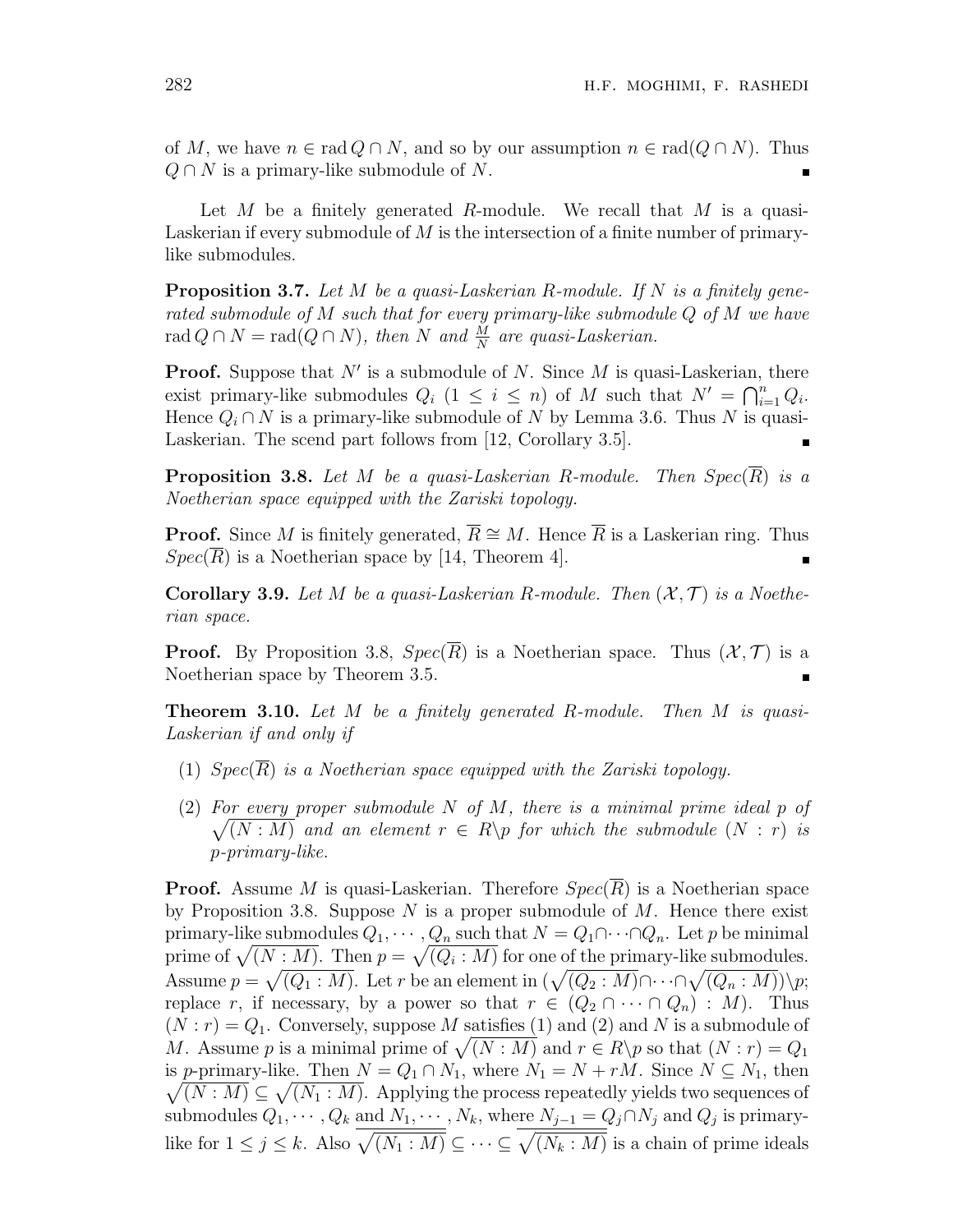of  $\overline{R}$ . Since  $Spec(\overline{R})$  is a Noetherian space, the sequence of radicals terminates; but it can terminate at  $\sqrt{(N_k : M)}$  only if  $N_k = M$ . Thus  $N = Q_1 \cap \cdots \cap Q_k$  and so *M* is quasi-Laskerian.

**Proposition 3.11.** *Let M be an R-module. Then the set*

$$
\mathcal{B} = \{ \mathcal{X}_r = \mathcal{X} - \nu(rM) \mid r \in R \}
$$

*forms a base for the topology*  $\mathcal T$  *on*  $\mathcal X$ *.* 

**Proof.** If  $\mathcal{X} = \emptyset$ , then  $\mathcal{B} = \emptyset$  and the proposition is trivially true. Hence we assume that  $\mathcal{X} \neq \emptyset$  and let  $\mathcal{U}$  be any open set in  $\mathcal{X}$ . Hence  $\mathcal{U} = \mathcal{X} - \nu(\mathcal{I}M)$  for some ideal *I* of *R*. Note that

$$
\nu(IM) = \nu\left(\sum_{a_i \in I} a_i M\right) = \nu\left(\sum_{a_i \in I} (a_i M : M) M\right) = \bigcap_{a_i \in I} \nu(a_i M)
$$

by Lemma 1.2. Hence  $\mathcal{U} = \mathcal{X} - \bigcap$ *ai∈I*  $\nu(a_iM) = \bigcup$ *ai∈I*  $\mathcal{X}_{a_i}$ . This proves that *B* is a base for the topology  $\mathcal T$  on  $\mathcal X$ .

**Proposition 3.12.** Let M be an R-module and the natural map  $\phi$  be surjective. *Then*  $\mathcal{X}_r$  *is a quasi-compact subset of*  $\mathcal{X}$ *.* 

**Proof.** For any open covering of  $\mathcal{X}_r$ , there is a family  $\{r_\lambda \in R : \lambda \in \Lambda\}$  of elements of *R* such that  $\mathcal{X}_r \subseteq \bigcup$ *λ∈*Λ  $\mathcal{X}_{r_{\lambda}}$  by Proposition 3.11. Since the map  $\phi$  is surjective,

$$
D_{\overline{r}} = \phi(\mathcal{X}_r) \subseteq \bigcup_{\lambda \in \Lambda} \phi(\mathcal{X}_{r_{\lambda}}) \subseteq \bigcup_{\lambda \in \Lambda} D_{\overline{r}_{\lambda}}.
$$

It follows that there exists a finite subset  $\Lambda'$  of  $\Lambda$  such that  $D_{\overline{r}} \subseteq \bigcup D_{\overline{r}_\lambda}$  as  $D_{\overline{r}}$ *λ∈*Λ*′* is quasi-compact and so

$$
\mathcal{X}_r = \phi^{-1}(D_{\overline{r}}) \subseteq \bigcup_{\lambda \in \Lambda'} \mathcal{X}_{r_{\lambda}}.
$$

Thus  $\mathcal{X}_r$  is quasi-compact.

As noted earlier, an *R*-module *M* is a ZFG-module if for every submodule *N* As noted earlier, an *R*-module *M* is a *ZF* G-module if for every submodule *N* of *M* we have  $\sqrt{N} = \sqrt{IM}$  for some finitely generated ideal *I* of *R*. It is easy to see that every multiplication module over a Noetherian ring is a ZFG-module.

**Proposition 3.13.** *Let*  $N$  *be a submodule of an*  $R$ *-module*  $M$  *and*  $\sqrt{(N : M)} = \sqrt{I}$ *for some finitely generated ideal I of R. Then N is a ZFG-submodule of M.*

**Proof.** Suppose  $\sqrt{(N : M)} = \sqrt{I}$  for some finitely generated ideal *I* of *R*. Hence by Proposition  $2.2(2,3)$  we have

$$
\sqrt[Z]{N} = \sqrt[Z]{\sqrt{(N:M)M}} = \sqrt[Z]{\sqrt{I}M} = \sqrt[Z]{IM}.
$$

Thus *N* is a ZFG-submodule of *M*.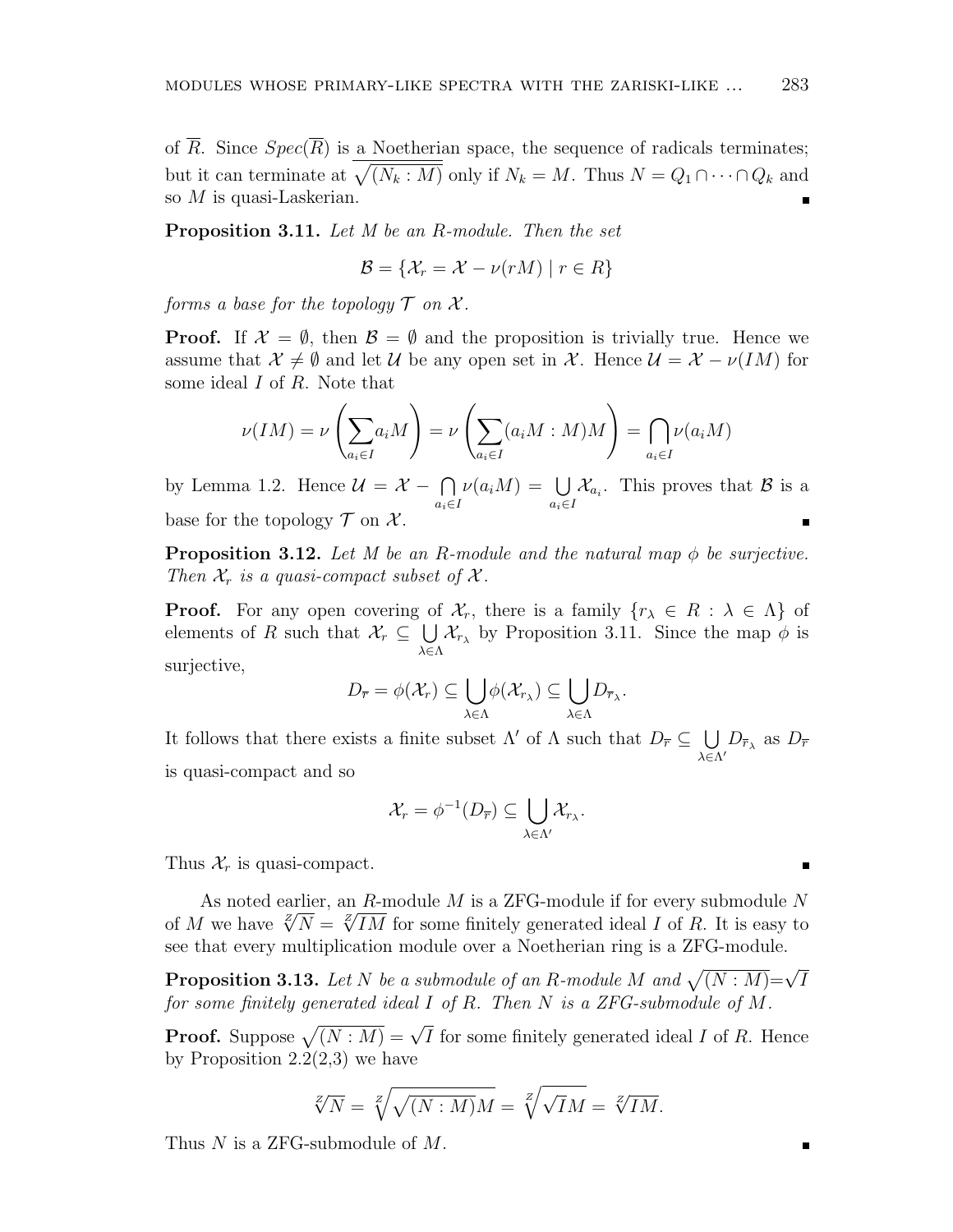**Theorem 3.14.** Let M be a multiplication R-module and the natural map  $\phi$  be *surjective. Then M is a ZFG-module if and only if*  $(X, \mathcal{T})$  *is a Noetherian space.* 

**Proof.** Assume that *N* is a submodule of *M*. Therefore  $\sqrt[Z]{N} = \sqrt[Z]{IM}$  for some finitely generated ideal  $I = \sum_{i=1}^{n} Rr_i$  of *R* if and only if  $\nu(N) = \nu(\sum_{i=1}^{n} r_i M) =$  $\nu(\sum_{i=1}^n (r_i M : M)M) = \bigcap_{i=1}^n \nu(r_i M)$ , by Lemma 1.2(2) and Lemma 2.4 if and only if  $\mathcal{U} = \mathcal{X} - \nu(N) = \mathcal{X} - \bigcap_{i=1}^{n} \nu(r_i M) = \bigcup_{i=1}^{n} (\mathcal{X} - \nu(r_i M))$  if and only if  $\mathcal{U}$ is quasi-compact by proposition 3.12 if and only if  $(X, \mathcal{T})$  is a Noetherian space by [9, P. 123, Proposition 9].

**Corollary 3.15.** *Let R be a ring. Then R-module R is a ZFG-module if and only if SpecL*(*R*) *is a Noetherian space.*

**Proof.** It is clear by Theorem 3.14.

# **4. Noethrian spectrum, the number of irreducible components and the length of their chains**

Recall that a topological space *X* is irreducible if the intersection of two non-empty open subsets of *X* is non-empty. Every subset of a topological space consisting of a single point is irreducible and a subset *Y* of a topological space *X* is irreducible if and only if its closure is irreducible [9, *§*4.1]. A maximal irreducible subset *Y* of *X* is called an irreducible component of *X* and it is always closed.

**Proposition 4.1.** Let  $M$  be an  $R$ -module and the natural map  $\phi$  be surjective. If  $|X| < \infty$  and  $Y \subseteq \mathcal{X}$ , then Y is an irreducible closed subset of X if and only if  $\mathcal{Y} = \nu(Q)$  *for some*  $Q \in \mathcal{X}$ *.* 

**Proof.** Suppose  $\mathcal{Y} = \nu(Q)$ . Since  $\{Q\}$  is an irreducible subset of X, by [9, P. 13, Exercise 20  $\{Q\}$  is an irreducible subset of *X*. Thus  $\mathcal{Y} = \nu(Q) = \{Q\}$  is an irreducible closed subset of  $X$ . Conversely, if  $Y$  is an irreducible closed subset of *X*, then  $\mathcal{Y} = \nu(N)$  for some submodule *N* of *M* such that  $\sqrt{(\gamma(\nu(N)) : M)}$  $\sqrt{(\gamma(\mathcal{Y}) : M)} = p$  is a prime ideal of *R*. Since  $\phi$  is surjective, there exists a *p*primary-like submodule  $Q \in \mathcal{X}$  such that  $\sqrt{(Q : M)} = p$ . It follows that  $p =$  $\sqrt{(\gamma(\nu(N)) : M)} = \sqrt{(Q : M)}$ . Hence  $\nu(\gamma(\nu(N))) = \nu(Q)$  by Lemma 2.1(5). Thus  $\mathcal{Y} = \nu(Q)$  by Lemma 2.3. Therefore  $\nu(Q)$  is an irreducible subset of  $\mathcal{X}$ .

**Proposition 4.2.** Let M be an R module,  $|\mathcal{X}| < \infty$  and the natural map  $\phi$  be *surjective. Then the correspondence*  $\nu(Q) \mapsto \sqrt{(Q:M)}$  *is a bijection of the set of irreducible components of*  $X$  *and the set of minimal prime ideals of*  $\overline{R}$ *.* 

**Proof.** It is easy to see that the correspondence is well-defined and an injection by Lemma 2.1(5). Suppose  $\overline{p} \in Spec(\overline{R})$ . Since  $\phi$  is surjective,  $\overline{p} = \sqrt{(Q : M)}$ for some  $Q \in \mathcal{X}$ . Thus the correspondence is a surjection. Since each irreducible component of *X* is a maximal element of the set  $\{\nu(Q): Q \in \mathcal{X}\}\)$  by Proposition 4.1, the assertion hold.

 $\blacksquare$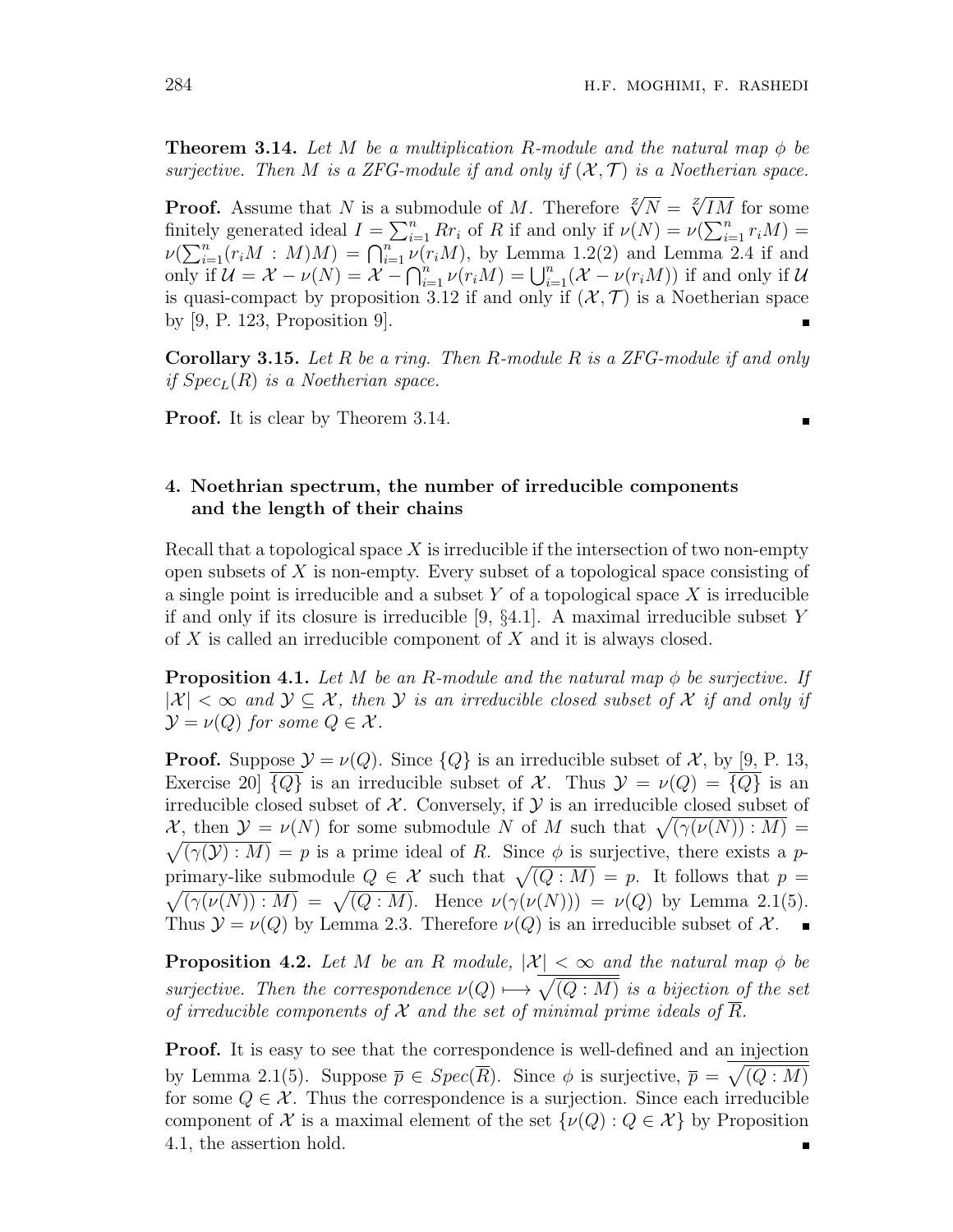We recall that an *R*-module *M* is said to be a FIC-module if every closed subset of  $\mathcal X$  has a finite number of irreducible components. A ring  $R$  is said to be a FIC-ring if and only if *R*-module *R* is FIC.

**Theorem 4.3.** *Let M be an R-module. Then the following hold.*

- (1) If *M* is finitely generated and  $|\mathcal{X}| < \infty$ , then *M* is FIC if and only if for *every submodule N of M the ideal*  $\sqrt{(N : M)}$  *is contained in a finite number minimal prime ideal of R.*
- (2) If  $(X, \mathcal{T})$  is a Noetherian space, then M is FIC.

**Proof.** (1) is a direct result of Proposition 4.2.

(2) Since  $(\mathcal{X}, \mathcal{T})$  is a Noetherian space, every closed subset of  $\mathcal{X}$  is Noetherian by [9, P. 123, Proposition 8(i)]. Hence every closed subset of  $\mathcal X$  has a finite number of irreducible components, by [9, P. 124, Proposition 10]. Thus *M* is FIC.

**Corollary 4.4.** *The following are true.*

- $(1)$  *If*  $|Spec_L(R)| < \infty$ , then *R* is *FIC* if and only if every ideal *I* of *R*, *√ I is contained in a finite number minimal prime ideal.*
- (2) If  $Spec_L(R)$  *is a Noetherian space, then*  $R$  *is FIC.*

**Proof.** By Theorem 4.3 is clear.

As it was mentioned, if *X* is a topological space, we consider strictly decreasing (or strictly increasing) chain  $Y_0, Y_1, ..., Y_r$  of length  $r$  of irreducible closed subsets  $Y_i$  of  $X$ . The supremum of the lengths, taken over all such chains, is called the combinatorial dimension of *X* and denoted by *dimX*. For the empty set, the combinatorial dimension of *∅* is defined to be *−*1.

**Proposition 4.5.** Let M be a finitely generated R-module and  $|\mathcal{X}| < \infty$ . Then *X* has a chain of irreducible closed subsets of X of length r if and only if  $\overline{R}$  has a *chain of prime ideals of length r.*

**Proof.** Assume that  $\mathcal{Y}_0 \subset \mathcal{Y}_1 \subset \cdots \subset \mathcal{Y}_r$  is a strictly increasing chain of irreducible closed subsets  $\mathcal{Y}_i$  of  $\mathcal{X}$  of length *r*. By Proposition 4.1,  $\mathcal{Y}_i = \nu(Q_i)$ for some  $Q_i \in \mathcal{X}$ . Hence  $\nu(Q_0) \subset \nu(Q_1) \subset \cdots \subset \nu(Q_r)$ . Thus  $\overline{\sqrt{(Q_0: M)}} \supset$  $\sqrt{(Q_1: M)} \supset \cdots \supset \sqrt{(Q_r: M)}$  is a strictly decreasing chain of prime ideals of  $\overline{R}$ of length *r*. Conversely, suppose  $\overline{p}_0 \supset \overline{p}_1 \supset \cdots \supset \overline{p}_r$  is a strictly decreasing chain of prime ideals of  $\overline{R}$  of length  $r$ . Since  $M$  is finitely generated,  $M$  is primeful by [18, Theorem 2.2]. Hence there exists  $Q_i \in Spec(M) \subseteq \mathcal{X}$  such that  $\sqrt{(Q_0 : M)} \supset$  $\sqrt{(Q_1 : M)} \supset \cdots \supset \sqrt{(Q_r : M)}$ . Thus  $\nu(Q_0) \subset \nu(Q_1) \subset \cdots \subset \nu(Q_r)$  is a strictly increasing chain of irreducible closed subsets  $\mathcal X$  of length  $r$  by proposition 4.1.

For a ring *R*, the Krull dimension of *R*, *dim*(*R*), equals the combinatorial dimension of *Spec*(*R*) equipped with the Zariski topology.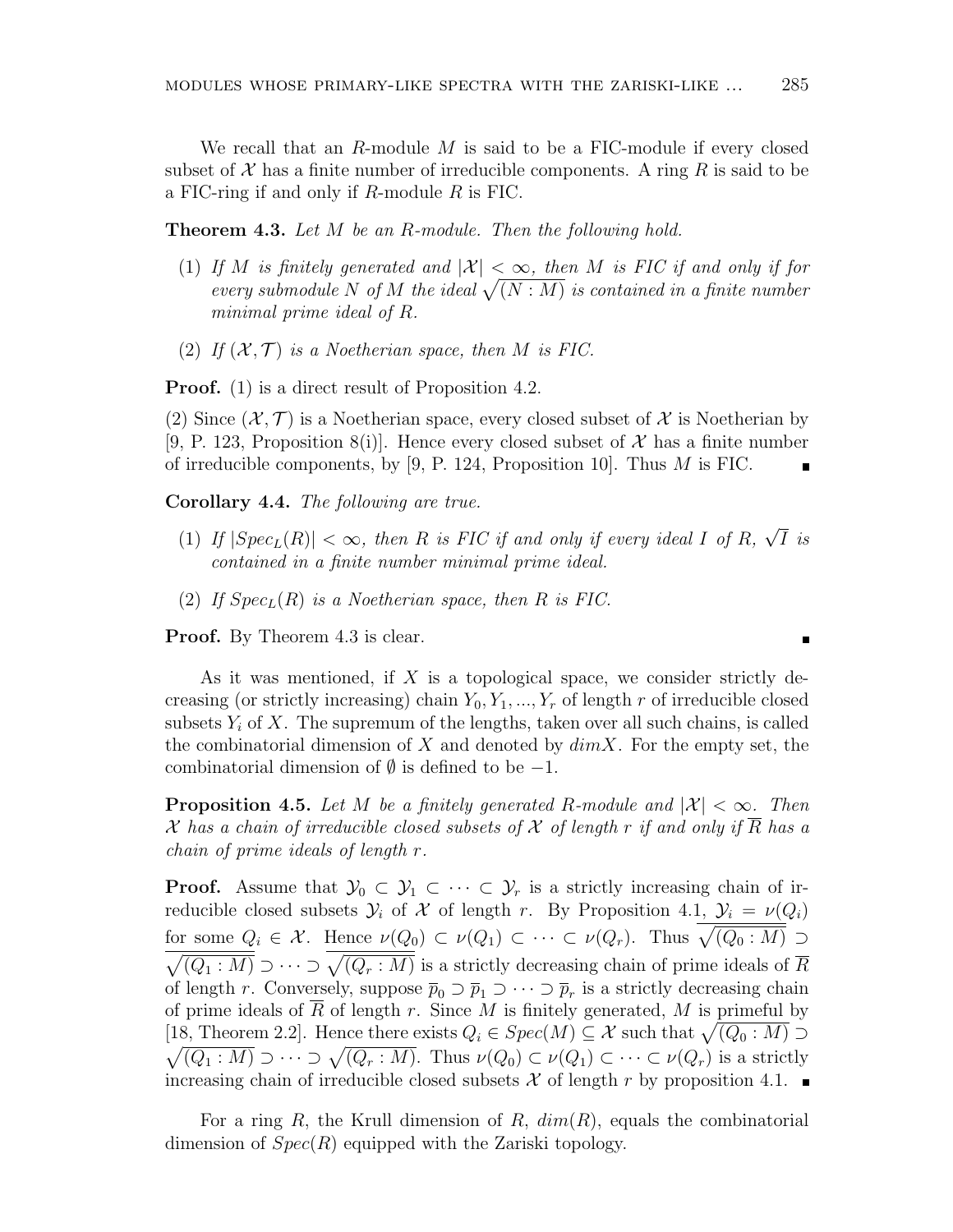**Theorem 4.6.** Let M be a finitely generated R-module and  $|\mathcal{X}| < \infty$ . Then the *combinatorial dimension of*  $X$  *and the Krull dimension of*  $\overline{R}$  *are equal.* 

**Proof.** Use Proposition 4.5.

**Corollary 4.7.** *Let M be a finitely generated R-module such that X has combinatorial dimension zero. Then the following hold.*

- (1) *Every irreducible closed subset of X is an irreducible component.*
- (2) If  $p \in V(Ann(M))$  and  $|\mathcal{X}| < \infty$ , then  $\mathcal{X}_p = \nu(Q)$  for every  $Q \in \mathcal{X}_p$ .
- (3) If  $|\mathcal{X}| < \infty$  and  $(\mathcal{X}, \mathcal{T})$  is a Noetherian space, then the set of irreducible *components of*  $X$  *is*  $\{\nu(p_1M), ..., \nu(p_nM)\}\$ *, where the*  $p_i$  ( $1 \leq i \leq n$ ) *are all the minimal prime containing Ann*(*M*)*.*

**Proof.** (1) is obvious.

(2) By Theorem 4.6,  $dim(\mathcal{X}) = dim(\overline{R})$ . Hence  $p = \sqrt{(Q : M)}$  is a maximal ideal of *R*. If  $Q' \in \nu(Q)$ , then  $\sqrt{(Q':M)} = \sqrt{(Q:M)} = p$  and so  $\nu(Q) \subseteq \mathcal{X}_p$ . Now suppose  $Q' \in \mathcal{X}_p$ . Hence  $\sqrt{(Q' : M)} = p = \sqrt{(Q : M)}$ . Thus  $Q' \in \nu(Q)$  and so  $\mathcal{X}_p \subseteq \nu(Q).$ 

(3) Since  $(\mathcal{X}, \mathcal{T})$  is a Noetherian space with  $dim(\mathcal{X}) = 0$ ,  $\overline{R}$  has Noetherian spectrum and  $dim(R) = 0$  by Theorems 3.5 and 4.6. Hence  $Spec(R)$  has only finitely many elements  $\bar{p}_1, \bar{p}_2, \cdots, \bar{p}_n$  each of which is both maximal and minimal prime ideal of *R* by [15, P. 41, Examples 1.4, c) and d)]. Since *M* is a finitely generated *R*-module,  $(p_i M : M) = p_i$  is a maximal ideal of *R*. Hence  $p_i M \in \mathcal{X}_{p_i}$ . So  $\nu(p_iM)$  is an irreducible component of X for every *i* by (1) and Proposition 4.1. Thus by Proposition 4.2,  $\{\nu(p_1M), \cdots, \nu(p_nM)\}\$ is the set of all irreducible components of *X* .

### **References**

- [1] Abbasi, A., Hassanzadeh-Lelekaami, D., *Modules and spectral spaces*, Comm. Algebra, 40 (2012), 4111-4129.
- [2] Ansari-Toroghy, H., Ovlyaee-Sarmazdeh, R., *On the prime spectrum of a module and Zariski topologies*, Comm. Algebra, 38 (2010), 4461-4475.
- [3] Ansari-Toroghy, H., Ovlyaee-Sarmazdeh, R., *On the prime spectrum of X-injective modules,* Comm. Algebra, 38 (2010), 2606-2621.
- [4] Atiyah, M.F., McDonald, I.G., *Introduction to commutative algebra*, Addison Weisley Publishing Company, Inc., 1969.

Ē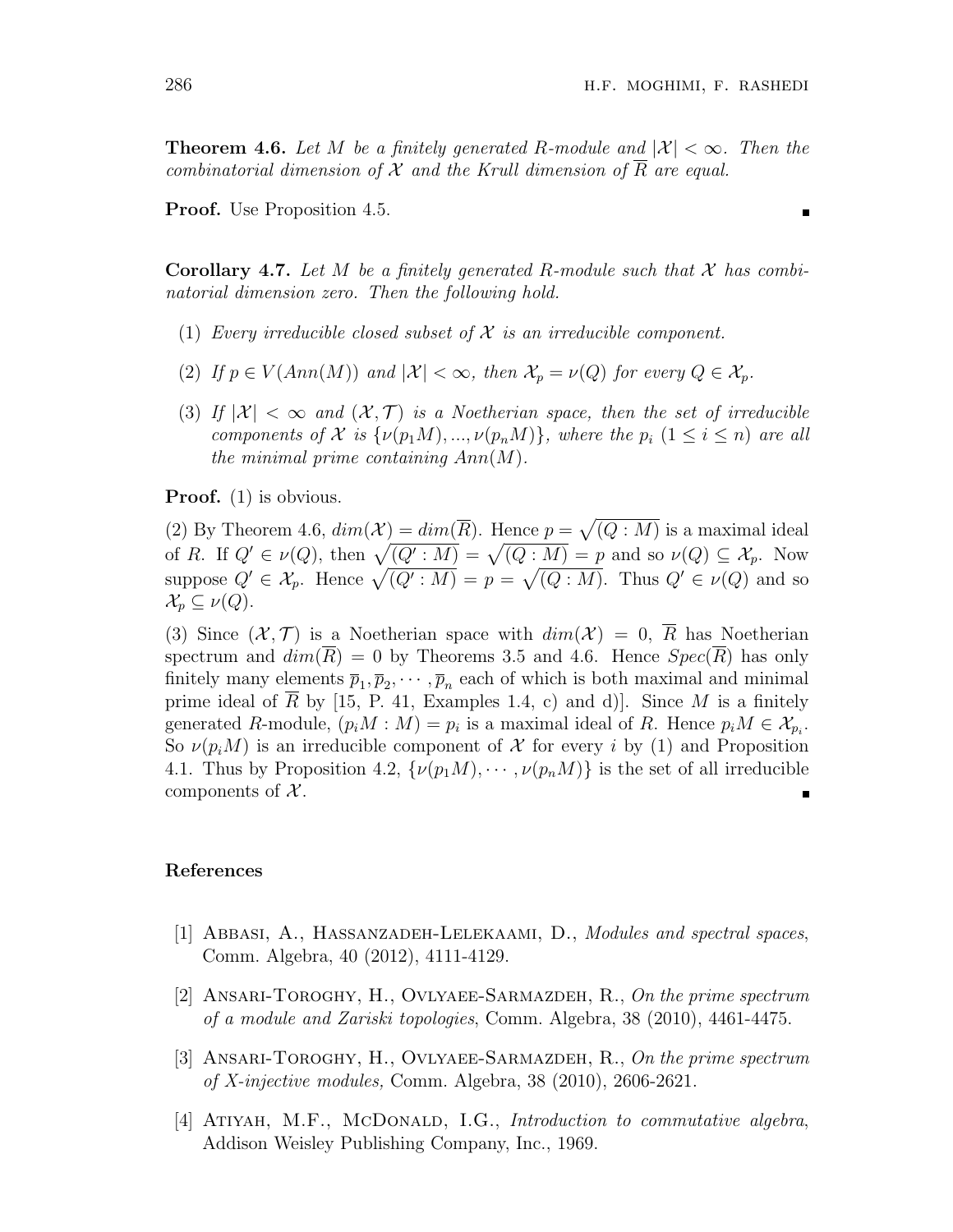- [5] Azizi, A., *Prime submodules and flat modules*, Acta Mathematica Sinica, English series Jan., 23 (2007), 147-152.
- [6] Barnard, A., *Multiplication modules*, J. Algebra, 71 (1981), 174-178.
- [7] BEHBOODI, M., HADDADI, M.R.M., *Classical Zariski topology of modules and spectral spaces*. I, Int. Elec. J. Algebra, 4 (2008), 104-130.
- [8] Behboodi, M., Haddadi, M.R.M., *Classical Zariski topology of modules and spectral spaces.* II. Int. Elec. J. Algebra, 4 (2008), 131-148.
- [9] Bourbaki, N., *Algebra commutative*, Hermann, Paris, 1972.
- [10] Duraivel, T., *Topology on spectrum of modules*, J. Ramanujan Math. Soc., 9 (1994), 25-34.
- [11] El-Bast, Z.A., Smith, P.F., *Multiplication modules,* Comm. Algebra, 16 (1988), 755-779.
- [12] FAZAELI MOGHIMI, H., RASHEDI, F., *Primary-like submodules satisfying the primeful property*, (to appear).
- [13] Fazaeli Moghimi, H., Rashedi, F., *Zariski-like spaces of certain modules*, (to appear).
- [14] Gilmer, R., Heinzer, W., *The laskerian property, power series rings and noetherian spectra,* Proc. Amer. Math. Soc., 79 (1980), 13-16.
- [15] Kunz, E., *Introduction to commutative algebra and algebraic geometry*, Boston: Birkhuser, 1985.
- [16] Low, G.M., Smith, P.F., *Multiplication modules and ideals*, Comm. Algebra, 18 (1990), 4353-4375.
- [17] Lu, C.P., *Modules with noetherian spectrum*, Comm. Algebra, 38 (2010), 807-828.
- [18] Lu, C.P., *A module whose prime spectrum has the surjective natural map,* Houston J. Math., 33 (2007), 125-143.
- [19] Lu, C.P., *The Zariski topology on the prime spectrum of a module*, Houston J. Math., 25 (1999), 417-425.
- [20] Lu, C.P., *Prime submodules of modules,* Comment. Math. Univ. St. Pauli, 33 (1984), 61-69.
- [21] McCasland, R.L., Moore, M.E., Smith, P.F. *An introduction to Zariski spaces over Zariski topologies,* Rocky Mountain J. Math., 28 (1998), 1358- 1369.